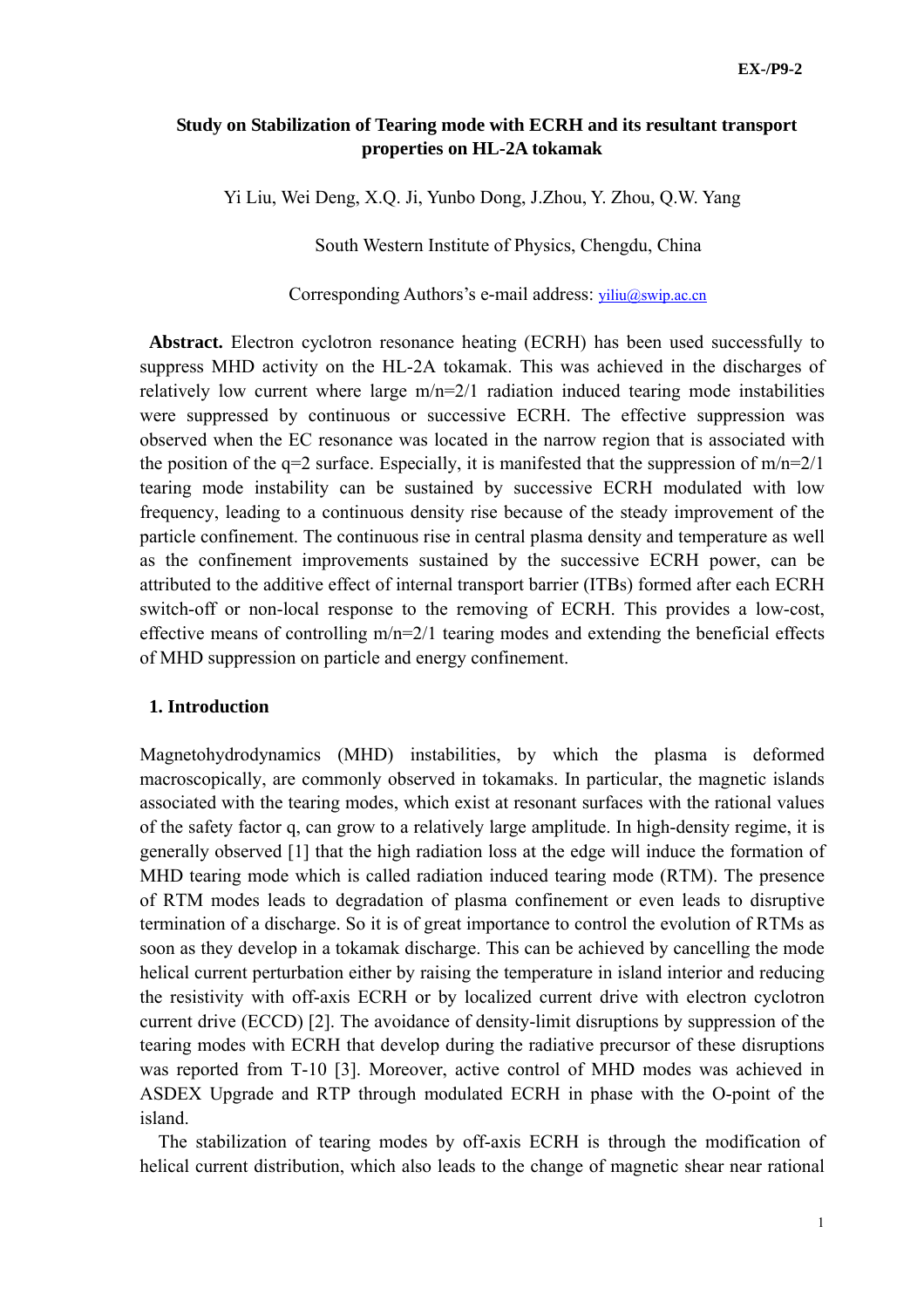surface. Many of the experimental results from different tokamaks demonstrate that the q profile with low or negative shear in the core region is the most auspicious condition for eITB triggering, and that even a small decrease in magnetic shear leads to obvious ITB formation. Furthermore, it has been observed that immediately after off-axis ECRH switch-off the core electron temperature stays constant for some time [4], which suggests that the low shear magnetic configuration continues to exist until the current profile is rearranged in a new manner. This provides the possibility to apply off-axis ECRH in an integrated way for making combined effects on both the stabilization of tearing modes and transport reduction through ITB formation.

On HL-2A, the controlling of the MHD activities and tailoring of current profile can be realized either by localized off-axis ECRH or ECCD. In the present paper, we report the experimental observations on stabilization of tearing mode with continued or modulated ECRH and its resultant transport properties.

### **2. Experimental Arrangement**

HL-2A is a medium-sized tokamak (major radius R=1.65m, minor radius a=0.40m) with a double null closed divertor. The operating conditions in this experiment were varied

in the range of Ip=130-200kA, Bt=1.1-1.45T, qa=2.1-4.3 and  $\langle n_{\rho} \rangle = (1-4) \times 10^{13} cm^{-3}$ .

ECRH is one of the main auxiliary heating schemes for the HL-2A plasma. An ECRH system at 68 GHz, delivering up to 2MW by 4 gyrotrons, has been brought into operation in the HL-2A tokamak. The power of each gyrotron is 500 kW, and pulse duration is about 1 second. In the present experiments, the ECRH/ECCD system with total power of 2 MW is realized. The ECRH power with O-mode (selected harmonic number n=1) or X-mode (n=2) is injected from the low field side, and propagates along the equatorial plane nearly perpendicularly. A sinusoidal grooved polarizer has been developed. With the low power test results, the X-mode purity of the polarizer reaches 85% and almost 100% when the toroidal angle is  $15^{\circ}$ . The high power EC wave of 340kW can be transmitted through the line with the polarizer. With the polarizer, ECRH/ECCD in second-harmonic X-mode experiments has been carried out in HL-2A tokamak with two gyrotrons. By changing toroidal field, the location of ECR power deposition can be adjusted for the tearing mode stabilization.

The electron density profile is measured by a five-channel FIR HCN laser interferometer, so that the distance between the channels is 4cm and the temporal resolution about 1ms. The electron temperature is measured by Thomson scattering system (TS) as well as using the soft x-ray spectra diagnostics. A set of 24 magnetic field coils located in one toridal cross-section is used to analyse MHD activity with low m (m<5) poloidal wave numbers. The evolution of MHD instabilities in the plasmas is followed by a 100 channel soft X-ray(SXR) multi-camera system (5 arrays, 20 channels for each array) being able to detect the energy range of 1eV-10keV. The spatial and temporal resolution of the system is 2.5cm and 10us, respectively. The diamagnetic energy, Edia, is measured by the diamagnetic loops on HL-2A.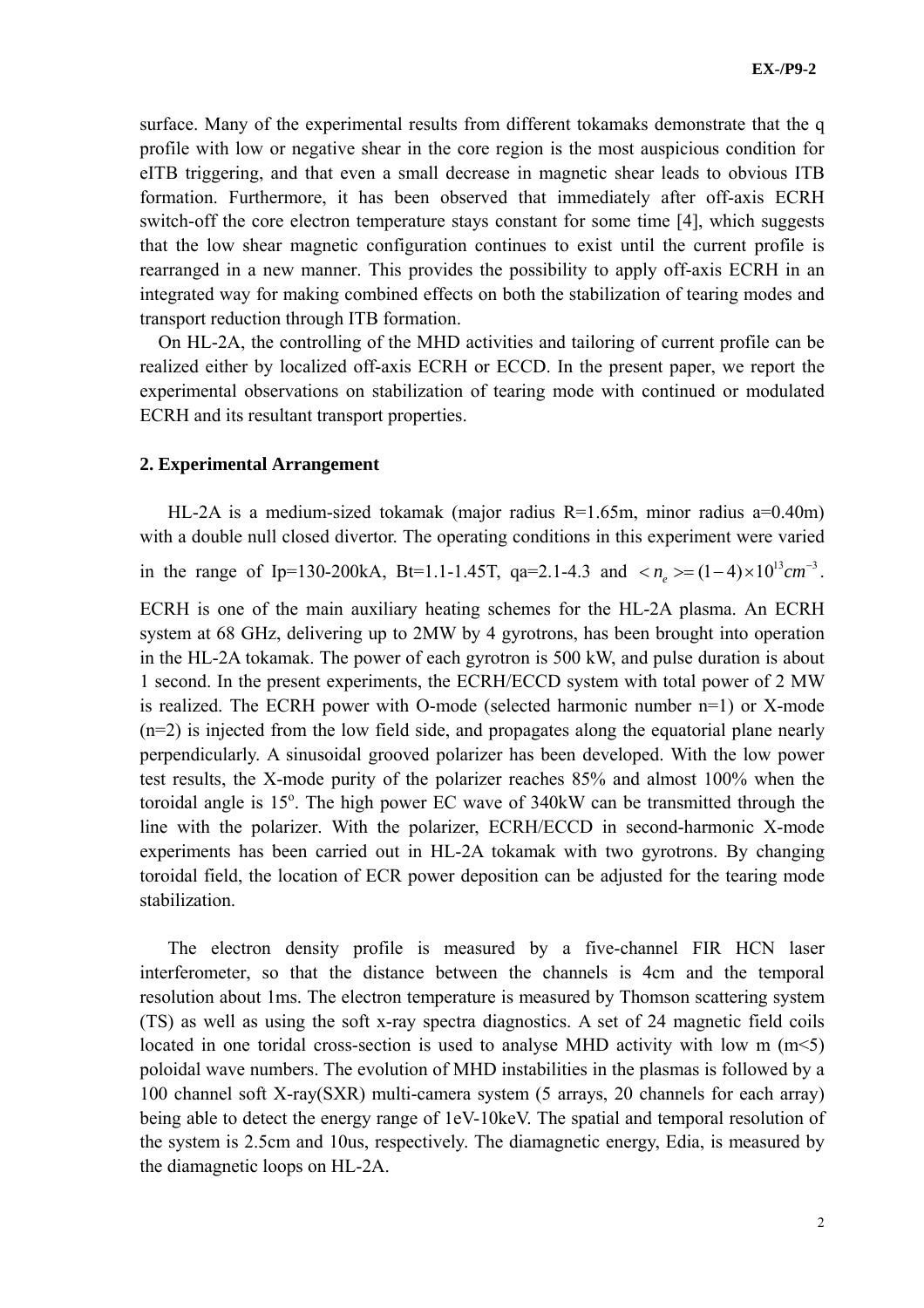#### **3. Experimental observation of m=2/n=1 tearing mode**

Tearing modes are frequently observed on HL-2A when the total current is lower than 200 kA, due to the weakening of field line curvature stabilization. This usually causes the discharge entering a regime with permanent MHD activity, the so-called MHD regime. These regimes exhibit intensive m=2, n=1mode activity during density limit discharges or in discharges even with low and moderate plasma density. This results in the formation of quasi-stationary, rotating islands as shown in figure 1. The large  $m = 2$  islands cause local flattening of the SXR profile near the O point of the island. From the SXR profile, it can be seen that the  $q=2$  surface lies at about  $r = 24$ cm ( $r/a = 0.65$ ) which agrees with the EFIT simulation calculation. The saturated magnetic island can remain in a quasi-steady state for up to several hundred milliseconds with an island width about 5cm, which approximately equal to 18% of the plasma radius in HL-2A. Figure 2 shows the time evolution of the plasma current, gas puffing, central line-average density, stored energy, and the fluctuating magnetic field for a typical shot with high-MHD activity. Also plotted (with a red line) are the corresponding signals for a MHD-free shot. MHD activity starts increasing at 200 ms, then saturates for 150 milliseconds and leads to a disruption at 380 ms. The MHD activity observed in the present experiment may be associated with RTMs, a non-linear instability with low m/n modes which are resonant near the rational surface with  $q=m/n$  (see Sec.5).



Figure 1 (a) Time evolution of soft X-ray emission showing a large  $m = 2$  perturbation; (b) Radial profile of x-ray emission measured during  $m = 2$  perturbation compared with the profile after its disappearence.

Figure 2 Effect of a growing  $(m,n)=(2,1)$ island on the stored energy. The red curves are from a MHD-free discharge. The blue curve is from a shot which developed a large island.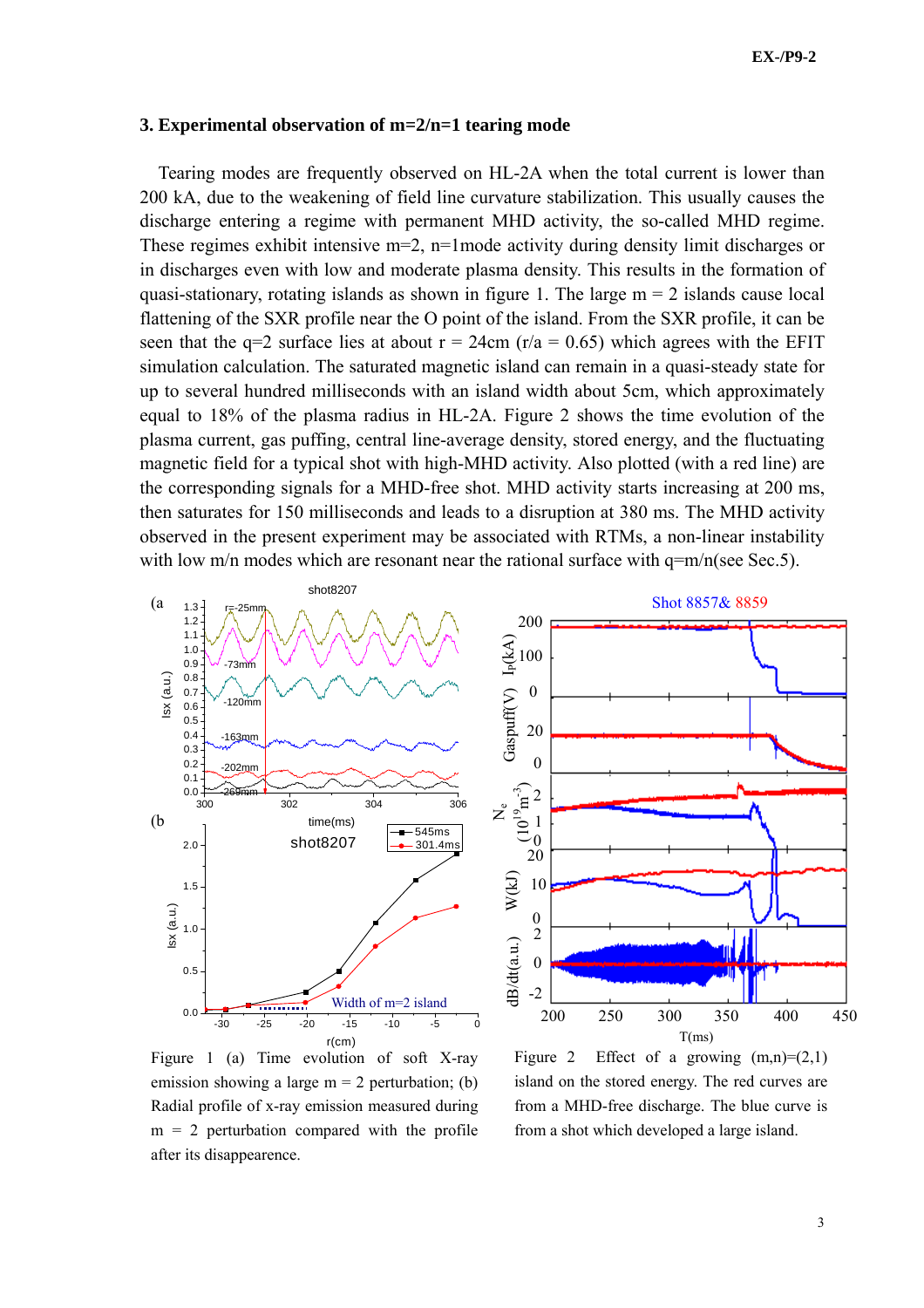### **4. Effects of ECRH on MHD activity**

## *4.1. The stabilization of the* m = 2*,* n = 1 *tearing mode with continuous ECRH*

In HL-2A, the investigation on 2/1 mode suppression by ECRH has been performed. A location scan of EC power deposition has been realized on HL-2A. For a plasma with Ip=150kA, the the resonance location of 68 GHz ECRH was varied across the plasma minor radius, by changing the toroidal magnetic field  $B_t$ , from shot to shot. The toroidal magnetic field was adjusted so that EC resonance occurres at different positions with respect to the q=2 surface on the low magnetic field side of the torus. Experiments show that the behavior of 2/1 modes is very sensitive to the position of EC power deposition. The 2/1 tearing modes can be suppressed by ECRH when the power is absorbed near the island position. Figure 3 (a) shows the cross-section of the HL-2A plasma equilibrium marked with the ECRH power deposition. ECRH power trace, and the fluctuating magnetic field amplitude and its spectrogram from an m=2 pickup coil are shown in figure 3 (b).



Figure.3 (a) Cross-section of the plasma equilibrium, marked with the ECRH power deposition and the  $q=2$  surface; (b) Time traces of magnetic fluctuation and its spectrogram for a discharge in which ECRH is applied far off-axis.

Controlled experiments regarding the stabilization of tearing modes by ECRH were carried out, varying parameters like the density, the magnetic field, the ECRH power and its pulse length. It was found that when the location of the EC resonance is close to the  $q =$ 2 surface, the tearing mode can be suppressed. Such effect is very position dependent. The sensitivity of stabilization to the position of ECRH power is shown in figure 4 which shows that only heating near q=2 surface can lead to stabilization. With the suppression, the enhancements in the plasma density and stored energy have been observed, as shown in figure 5. The suppression of the  $m=2/n=1$  tearing mode is perfectly reproducible, and one of the interesting features of some of these discharges is that the m=2 activity does not resume even after the ECH pulse is turned off, an example is shown in figure6 (a).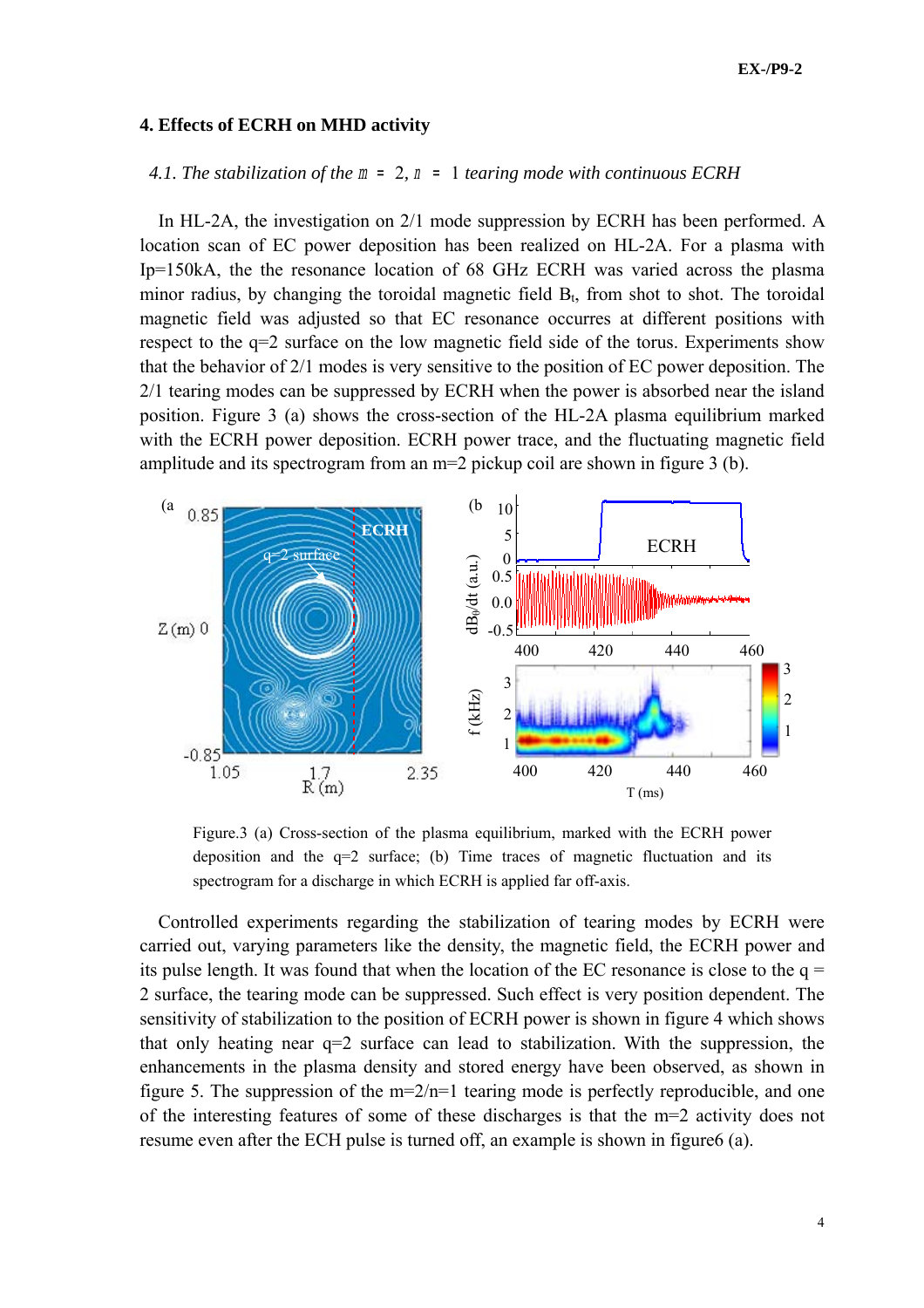

Figure.4 Variation of the perturbation field change Figure.5 Time traces of magnetic fluctuation, stored with the location scan of ECR power deposition.

energy When ECRH is applied off-axis.

Furthermore, another important feature is that the subsequent gyrotron switch-off can induce a reversed polarity in SXR intensity: the central intensity increase promptly rather than decrease in response to the removing of ECRH (figure 6). It was noted that the density increases continuously while the core SXR intensity first increases for several tens of milliseconds then it starts to decrease. Taking into account that the difference between the evolution of SXR intensity and density is due to the change of Te, we can follow SXR intensity to study the evolution of plasma temperature. Thus, we can use SXR intensity to follow the evolution of electron temperature. The steep profile in SXR intensity near  $q=1$ surface in figure 6(b) reflects a change in the central electron temperature. Before it decays, the steep gradient can last for about 30ms, in which the central plasma transits to an enhance confinement. Heat wave propagation analysis also suggests that the thermal transport coefficients are reduced in the gradient zone. These interesting features and the fact that such kind of effect can be additive[4], motivated us to apply another ECRH pulse before the decay of the steep gradient, i.e., using successive low frequency modulated ECRH for sustaining MHD-free phase and obtaining a continuous confinement improvement.



*4.4. The states of the tearing model in which ECRH* is applied far off-axis, showing the effects of ECRH on both  $\frac{d^2y}{dx^2}$ Figure.6 (a) Time traces of magnetic fluctuation, central density, SXR intensity at the central and near MHD stabilization and on ITB formation; (b)  $I_{sx}$  profiles before and after ECRH switch off.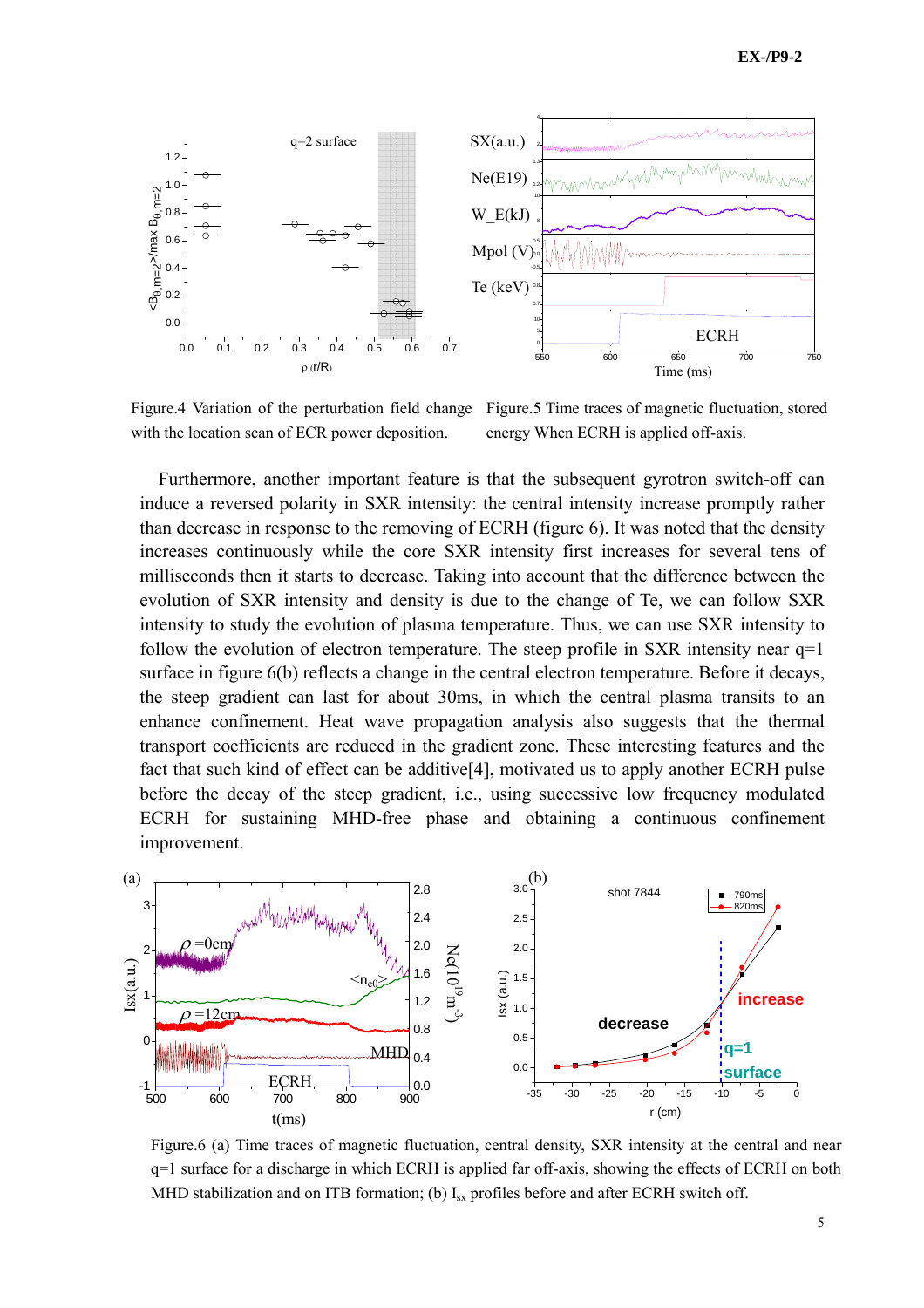### *4.2. The stabilization of the tearing mode with successive ECRH*

Further advance in plasma confinement improvement has been made by taking the advantage of above mentioned features of plasma response after far-off axis ECRH switch-off in the present experiments, i.e. the changes caused by ECRH are not reversible after the pulse is turned off. We applied ECRH power modulated with a frequency of about 10Hz to explore a more favorable regime taking advantage of the enhance confinement after each switch-off, i.e. a steady increase in plasma temperature and density, and a continuous confinement improvement. In order to study the effect of modulated ECRH on island stability P<sub>ECRH</sub> was deposited just around the magnetic island. The power depth modulation was 100%, with a duty



Figure.7 Time traces for discharge 8207 in which the 2/1 mode is suppressed by successive ECRH pulses and a case with 2/1 tearing mode (8236).

cycle of 50%. In this operation mode the maximum power that the gyrotron could deliver was limited to 250kW.

The beneficial effect of mode suppression on energy confinement is shown in figure 7 where two discharges are compared. They are almost identical apart from the ECRH absorption layer, which in one case (#8207) is correctly positioned to achieve stabilization while in the other case (#8236) is 3 cm inside the  $q = 2$  surface, so that the stabilization fails. The behaviour of central temperature, density and stored energy is the same in the two shots until the stabilization occurs in shot  $\#8207$ . The amplitude of the m=2/n=1 begins to decrease after the injection of modulated ECRH at 425ms in discharge #8207. From this time on a better energy and particle confinement is achievedas well as a stored energy twice higher. Concurrently with the suppression of m=2/n=1 tearing mode the plasma density, stored energy, and energy confinement time increase  $\sim 80\%$ ,  $\sim 50\%$ , and  $\sim 40\%$ , respectively, indicating that a much better confinement occurs. Thus, the experimental results show that indeed a better effect of the suppression can be achieved with such lower frequency modulated ECRH in the vicinity of the  $q = 2$  surface. The suppression event is characterized by a feature of the continuous improvement of confinement, i.e. the plasma density, temperature, stored energy and energy confinement time increase steadily throughout the modulated ECRH period. This provide an alternative way to control m=2/n=1 tearing mode in addition to continuous ECRH or modulated ECRH with a high frequency in phase with the O-point of the island [4].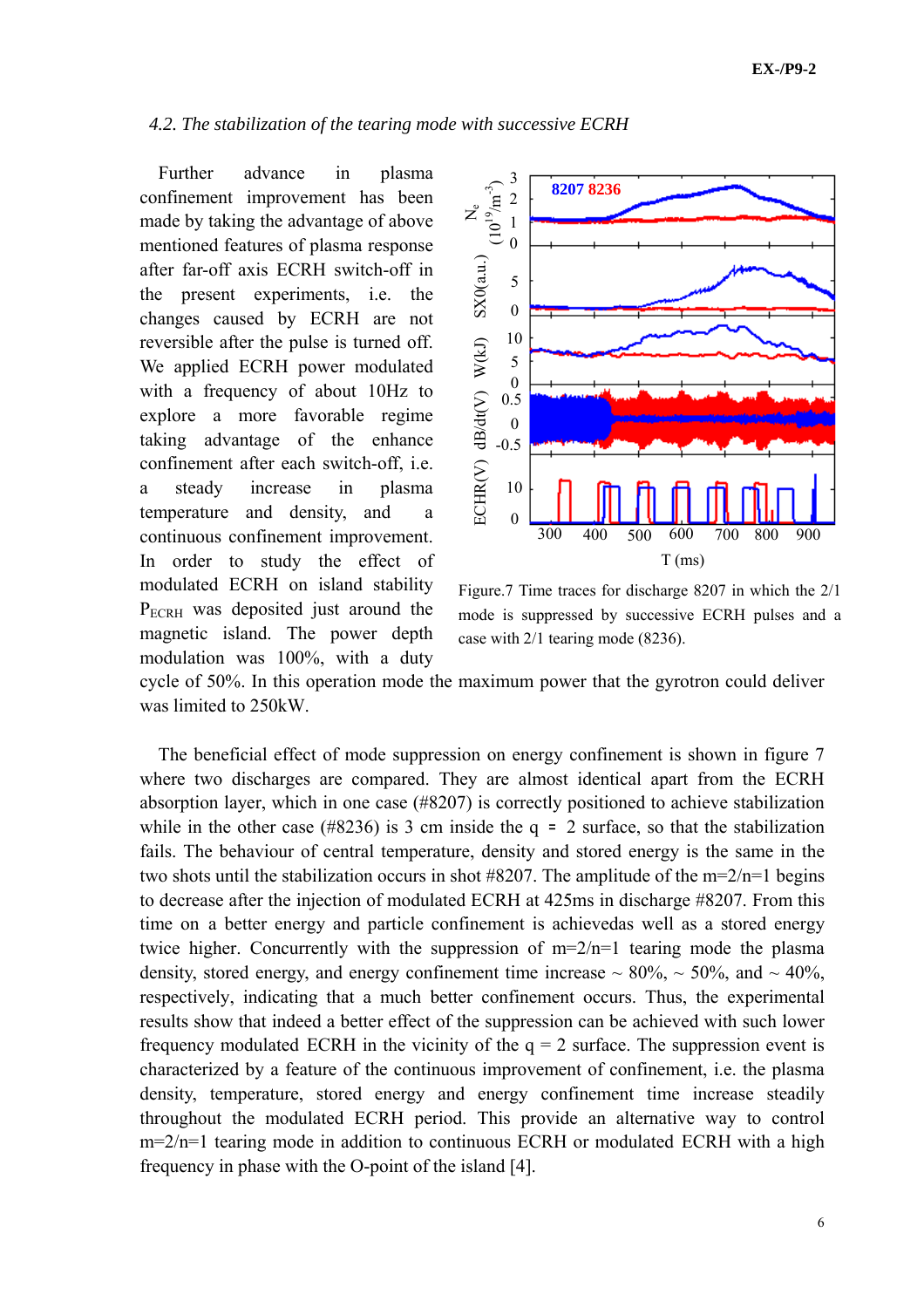#### *5.* **Discussion and Summary**

An important clue to the mechanism for suppression of the magnetic island can be found by comparing the changes in the radiation profile before and after stabilization of MHD mode. In figure 8, the radiation profiles are peaked around the q=2 surface from 230ms to 310ms when the m=2 mode are presented. After the onset of ECRH power, the m=2 mode was stabilized at 390ms while the locally peaked radiation around q=2 surface was removed. Thus, destabilization of the MHD mode can be



Figure.8 Radiation profiles at different times with and without m=2 MHD mode.

induced by strong radiation power emitted from the m=2 island, as indicated by the island

evolution equation 
$$
\frac{dW}{dt} = \eta (\Delta' - C \frac{p}{\kappa T_e} W)
$$
 Where W,  $\eta$ ,  $\Delta'$  are the island

width, the plasma resistivity, the parameter of the tearing mode instability, the net total power density absorbed in the island, and the cross-field heat conduction coefficient, respectively[5]. So, the main effect of the ECRH power is to off-set the radiation lost via localized heating in the island interior, leading to stabilization of MHD mode, which is corresponding to the experimental results that only localized heating around the  $q=2$ surface can cause effective stabilization.

We have mentioned earlier that there are two important features of the suppression of m=2/n=1 tearing mode with ECRH in the range of  $0.6 < P_{ECRH}/P_{ohm} < 1$  on HL-2A, which are related to the removing of ECRH. Both the features of no resuming of the m=2 activity and the delayed Te decrease or even increase after ECRH switch-off indicate that the change in current distribution caused by ECRH is not reversible after the pulse is turned off [8]. An understanding of the physics therein can be gained by looking at the time evolution of line-integrated SXR emission in figure 9 in more detail. There, we see that the removing of ECRH induces a Te



Figure.9 Transient SXR responses to an ECRH switch-off at about 810ms.

drop in the edge region. Simultaneously, we see that over the inner region of the plasma( $\rho < 6.8$ *cm*), the electron temperature begion to rise. There are two possibe mechanismes for this. One is related to the formation of transient ITB characterizing by a